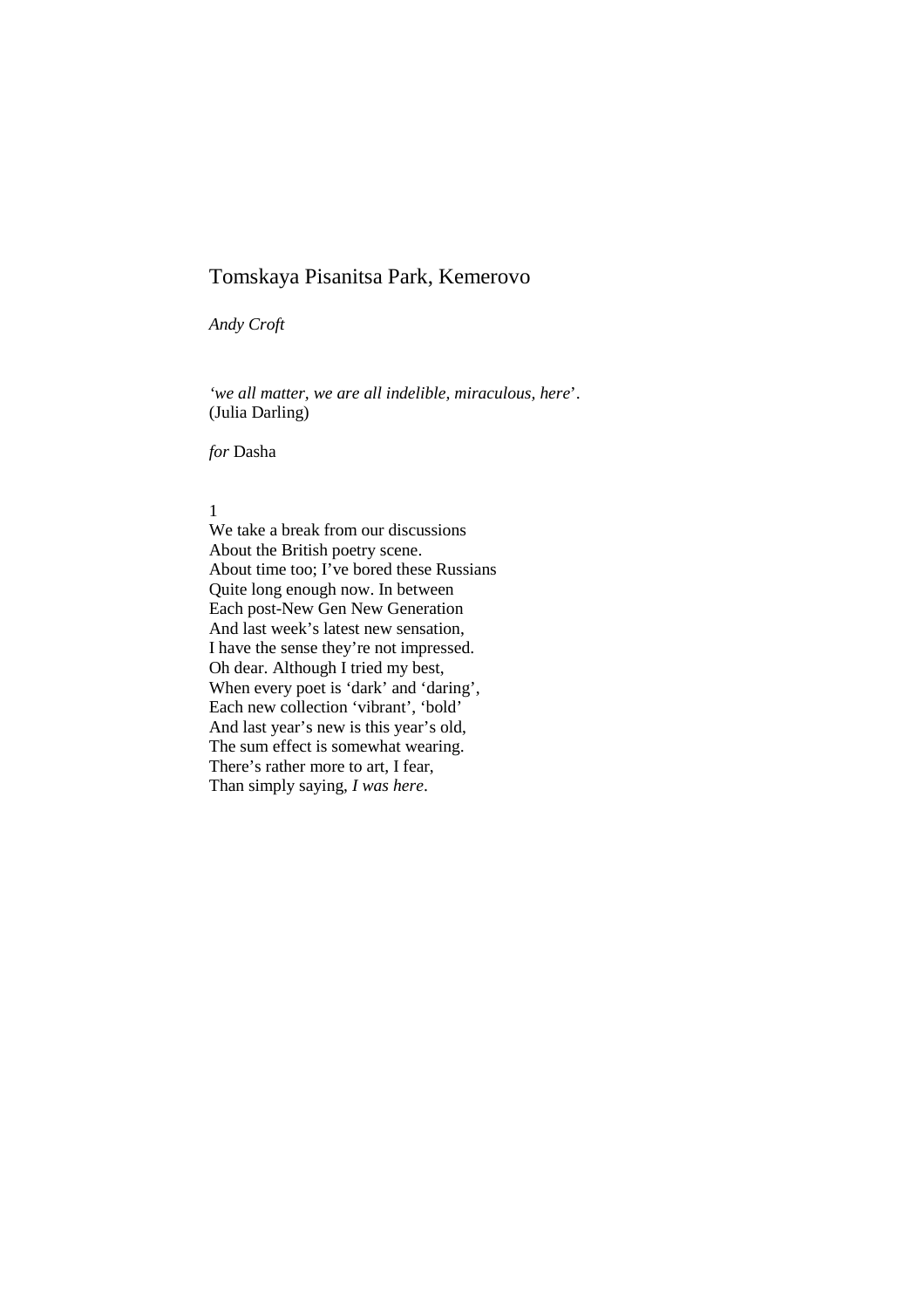#### 2

We take the bus across the river. Beneath the wide Kuznetsky Bridge They're fishing on the ice. We shiver. It would be warmer in a fridge. We're driving North, past roadside diners, The monument to Kuzbass miners, The forest blur of greys and browns, And summer-dacha shantytowns, Scalectrix roads and lego churches. The bus slows down. At last we're there. We stop among the silent glare And tinsel glitter of the birches (I borrowed this line from a verse By Mandelshtam – it could be worse).

### 3

Ten minutes later, we're stood gazing In frozen silence at these cliffs – A frieze of hundreds of amazing Six thousand year old petroglyphs That stretch from Dürer-like cross-hatches To etch-a-sketchish childish scratches. Abraded, nicked and tricked and picked, These scrawls upon the walls depict A pre-Deluvian procession Of aurochs, foxes, wolves and deer, A hunter with a pointy spear (Or bandy-stick). Sod self-expression – It seems to me all art starts from These pictograms beside the Tom.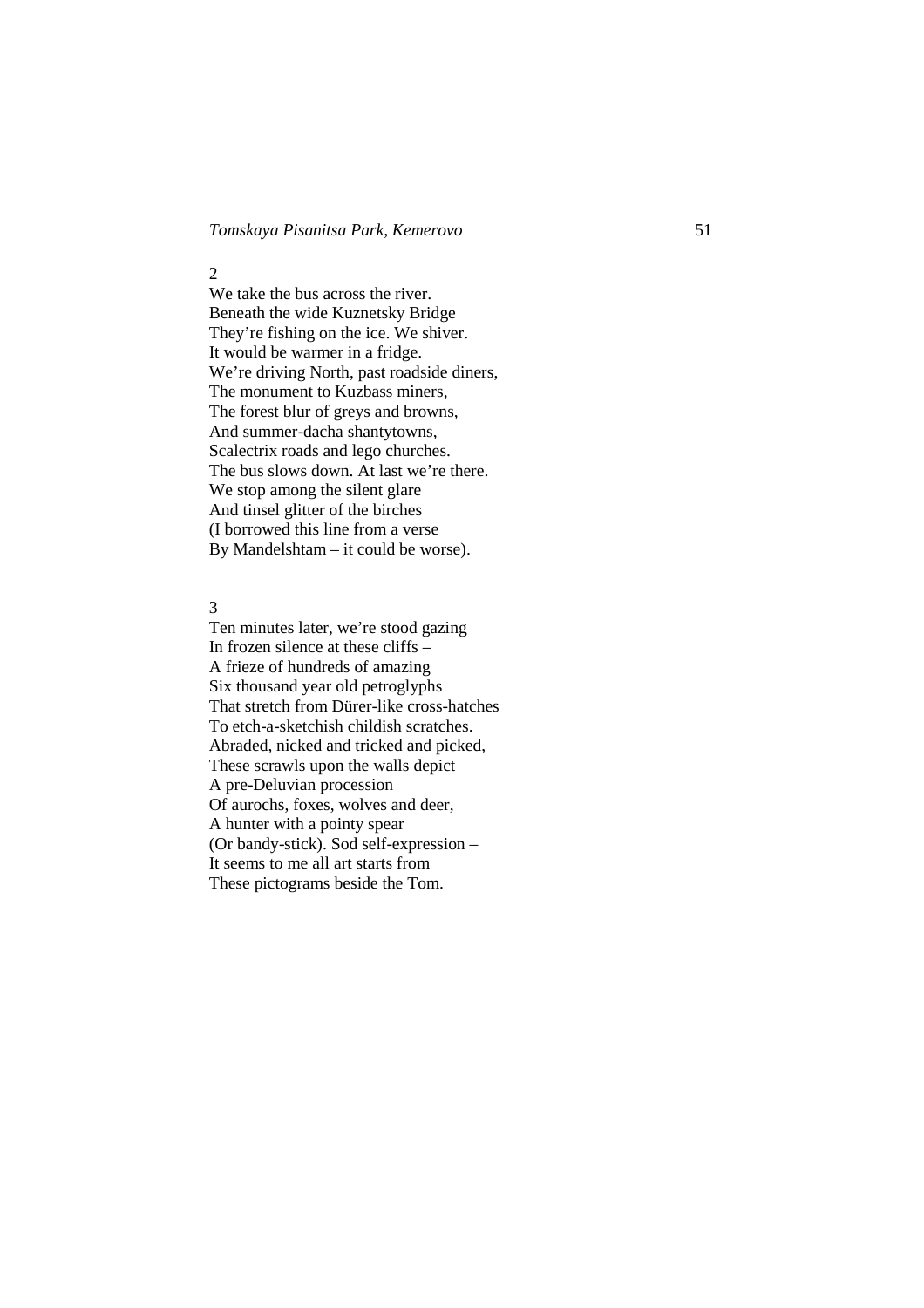52 *Andy Croft*

#### 4

The Sympathetic Magic thesis (See Abbé Breuil, of Lascaux fame) Proposed that it was through mimesis That we first taught ourselves to name And tame the growling world with patterns; That art expands the things it flattens; That humankind first found its tongue When rhythmic gesture, dance and song Marked out the grunter from the grunting; That knocking matter into shape's What separates us from the apes; And that the hunted started hunting When we began to imitate Creation's hunger on a plate.

# 5

Imagined goals are scored by winners – Once caught by art upon these rocks These animals were Sunday dinners, A winter coat, a pair of socks. No need to shiver by the river When art's enchantments can deliver A woolly vest to keep you warm. A pelt fits like a well-made form, A birthday suit (but less informal), A fur-lined cloak in which to hide And keep the hungry world outside, A second skin that feels, well, normal. In short, when we first borrowed fur, The human soup began to stir.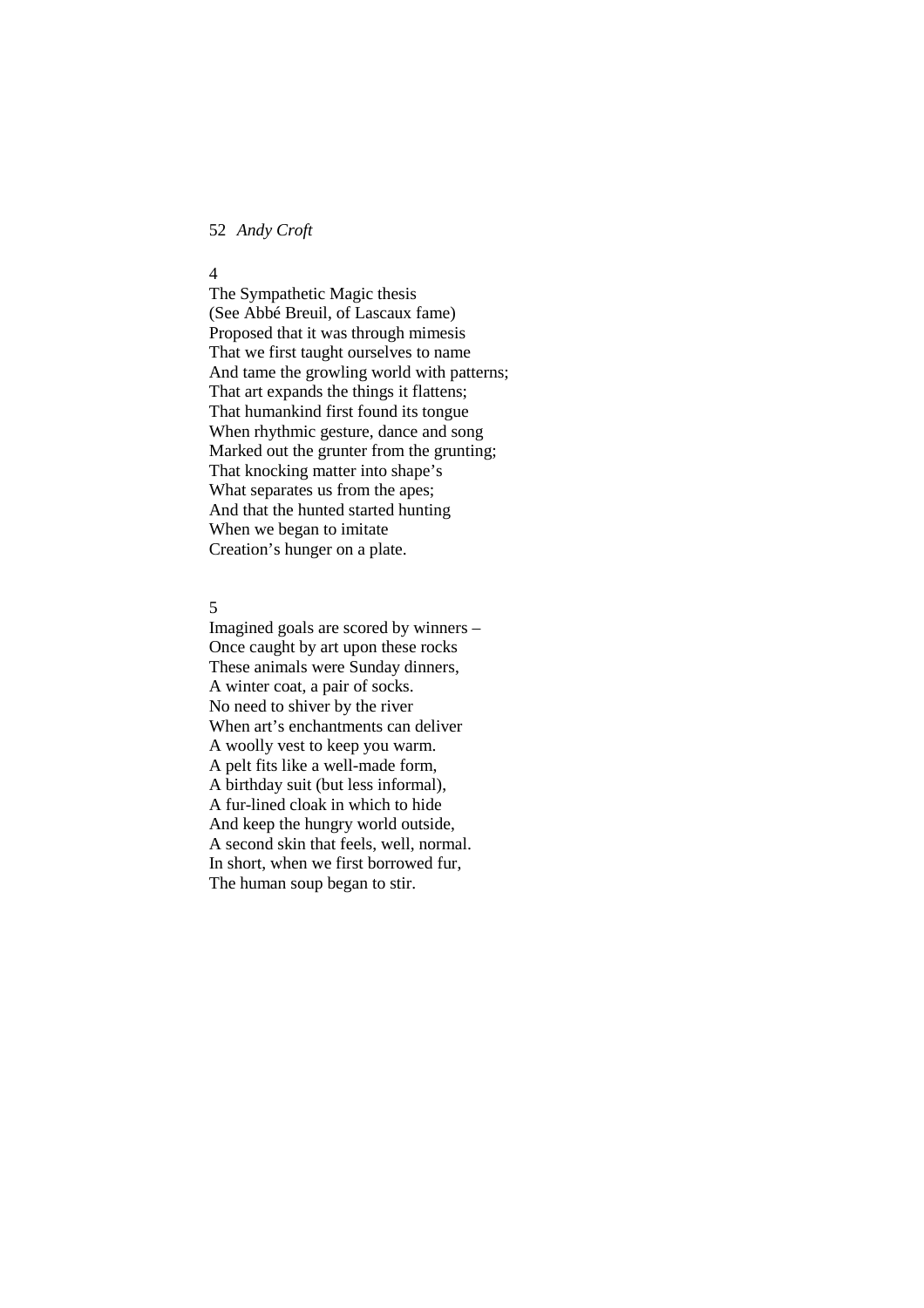#### 6

The world out there is strange and formless, A wilderness of blood and force – Art's job's to make it seem less gormless (From *gaumr*, 'lacking sense' – Old Norse). These primitive caricaturists Were never art-for-art's-sake purists; Their work was useful as an axe, Each rock-engraving made the facts Of Neolithic dreams still bigger. Above the bison, bears and birds The stick-men chasing reindeer herds, There seems to be a flying figure Among the stars and solar rings: A human with a pair of wings.

# 7

Cue Kubrik's famous match-cut edit As trumpets fanfare to the dawn: A handy tool with which to credit The narrative of brain and brawn (An always useful combination) That saw us conquer all creation And take our place among the stars. Leonov's weightless boots were *ours*. But you can't space-walk like a model Or take your partner in the waltz Unless you know which steps are false; Before a child can learn to toddle, As someone said, you need the knack Of sometimes taking one step back.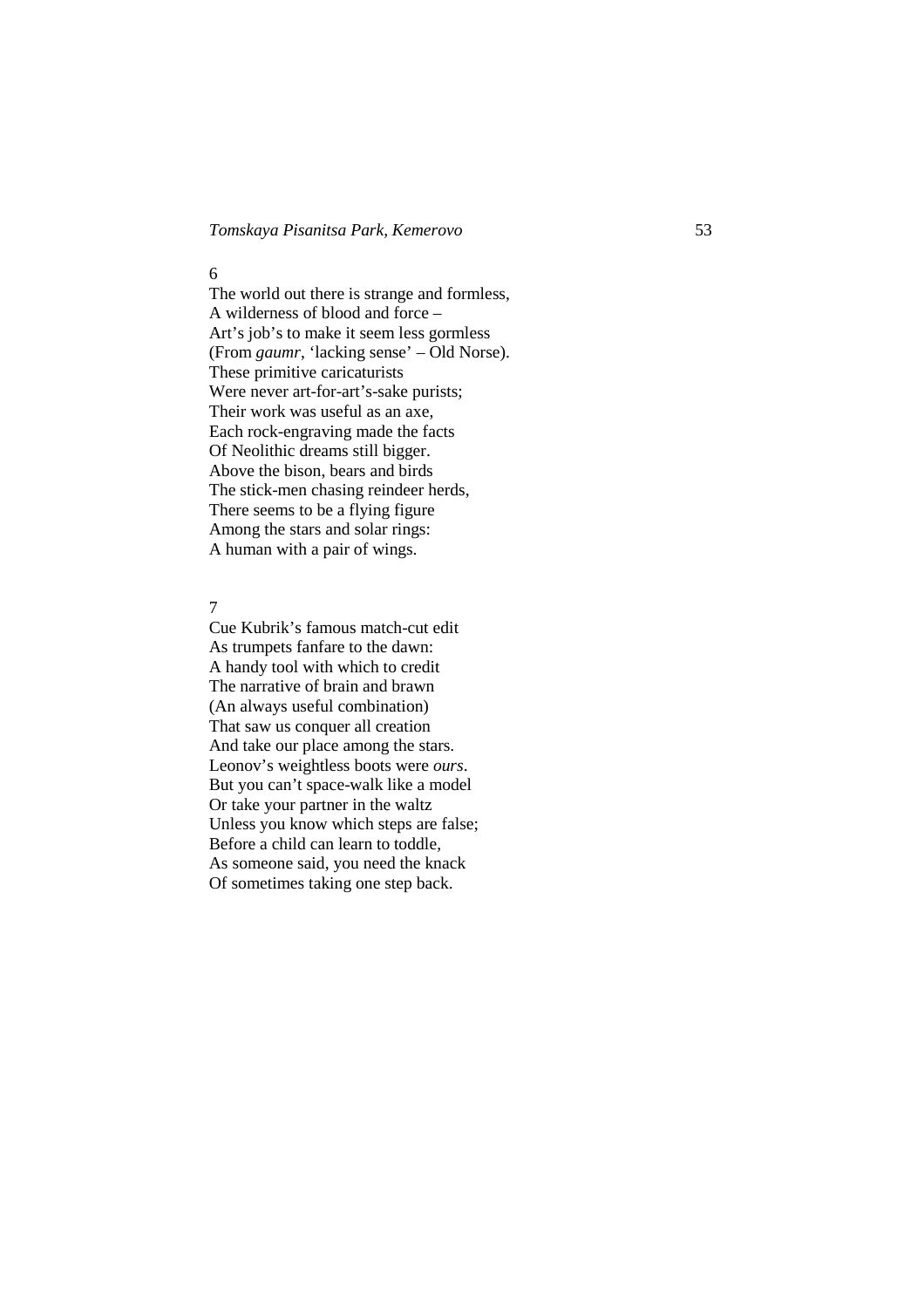54 *Andy Croft*

#### 8

This Kemerovo conurbation Was built by US Reds with dreams; They came at Lenin's invitation To drain the coal-rich Kuzbass seams Which Kolchak's Whites had lately flooded, They stayed four years, and worked and studied Till Comrade One-Crutch learned to fly And Big Bill Heywood's good left eye Could see that they had half-created A Wobbly city in the sticks. But then in 1926, The colony was 'liquidated' And History wiped the record clean, Almost as if they'd never been.

# 9

Just like the old Siberian Yeti Whose hairy footprints in the snow Get journalists all hot and sweaty At forty-five degrees below; Though sightings are reported yearly The cynics say that they are merely A troupe of circus bruins who Escaped from some old Soviet zoo, Deciding that unspoken freedom Sounds better than the world's applause. The Park's bears, meanwhile, show their claws To Sunday visitors who feed 'em Their honeyed wages through the bars That separate their world from ours.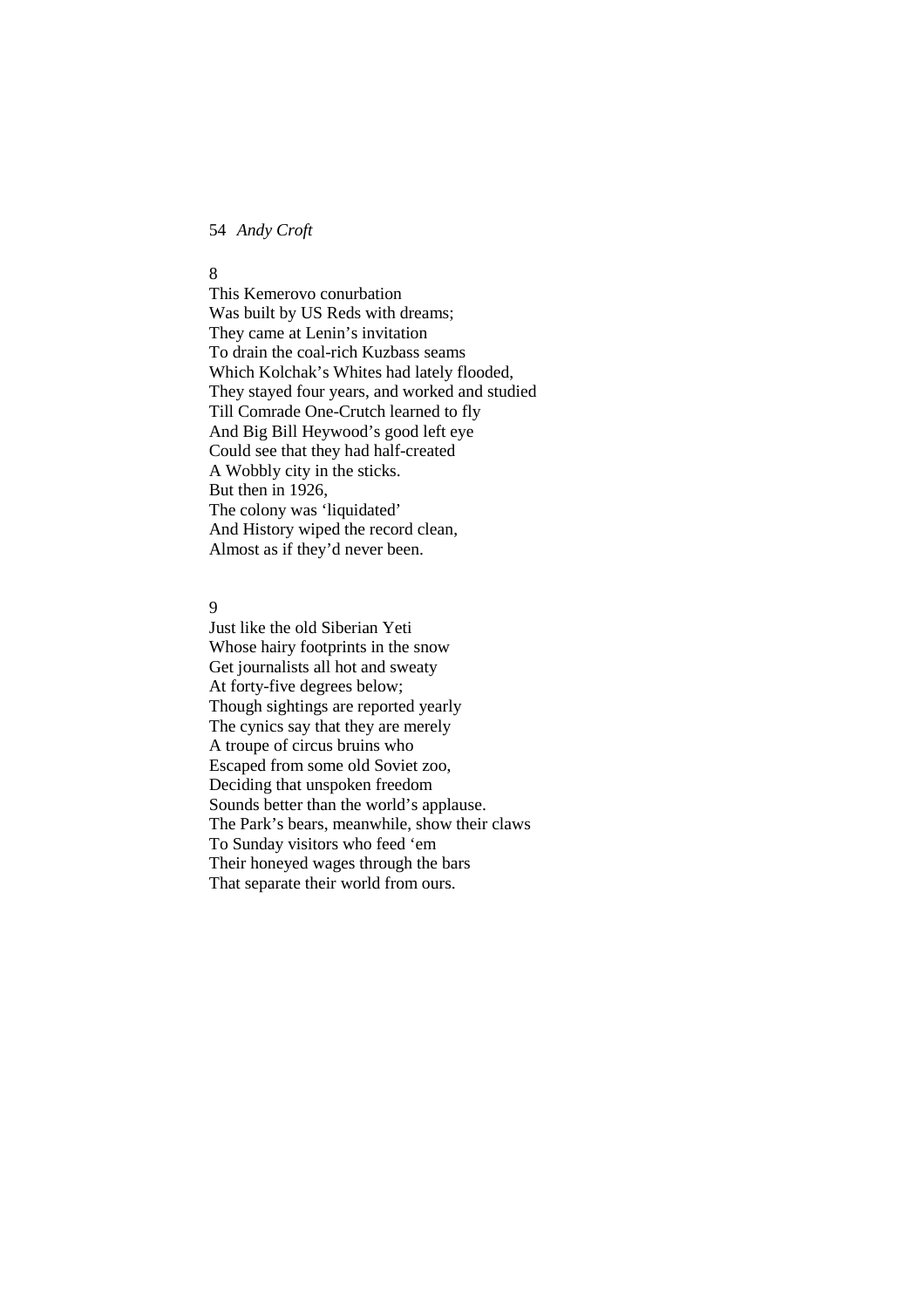#### 10

In Bear Rock cave a single finger Is all that's left of some lost race Who lacked, perhaps, the art to linger Before they vanished without trace; Perhaps they never learned to fashion The world to get their morning ration; Or else they lacked the wherewithal To read the writing on the wall That spelled out their abrupt extinction. These folk were here. And now they've gone. Like sabre-tooth and mastodon. The hungry world makes no distinction Between the beasts on which we prey And those to which we ought to pray.

### 11

But evidence of evolution's A kind of messy palimpsest – These rocks include some contributions By later artists (*Ya bil zdes*) – To wit, although we think we're brainier We can't shake off the graphomania We caught six thousand years ago (Like writers pissing in the snow). These bare rocks mark the clumsy stages By which we make our slow ascent; All art can do is represent Our progress on their uncut pages Before we each must disappear, By simply saying, *we were here.*